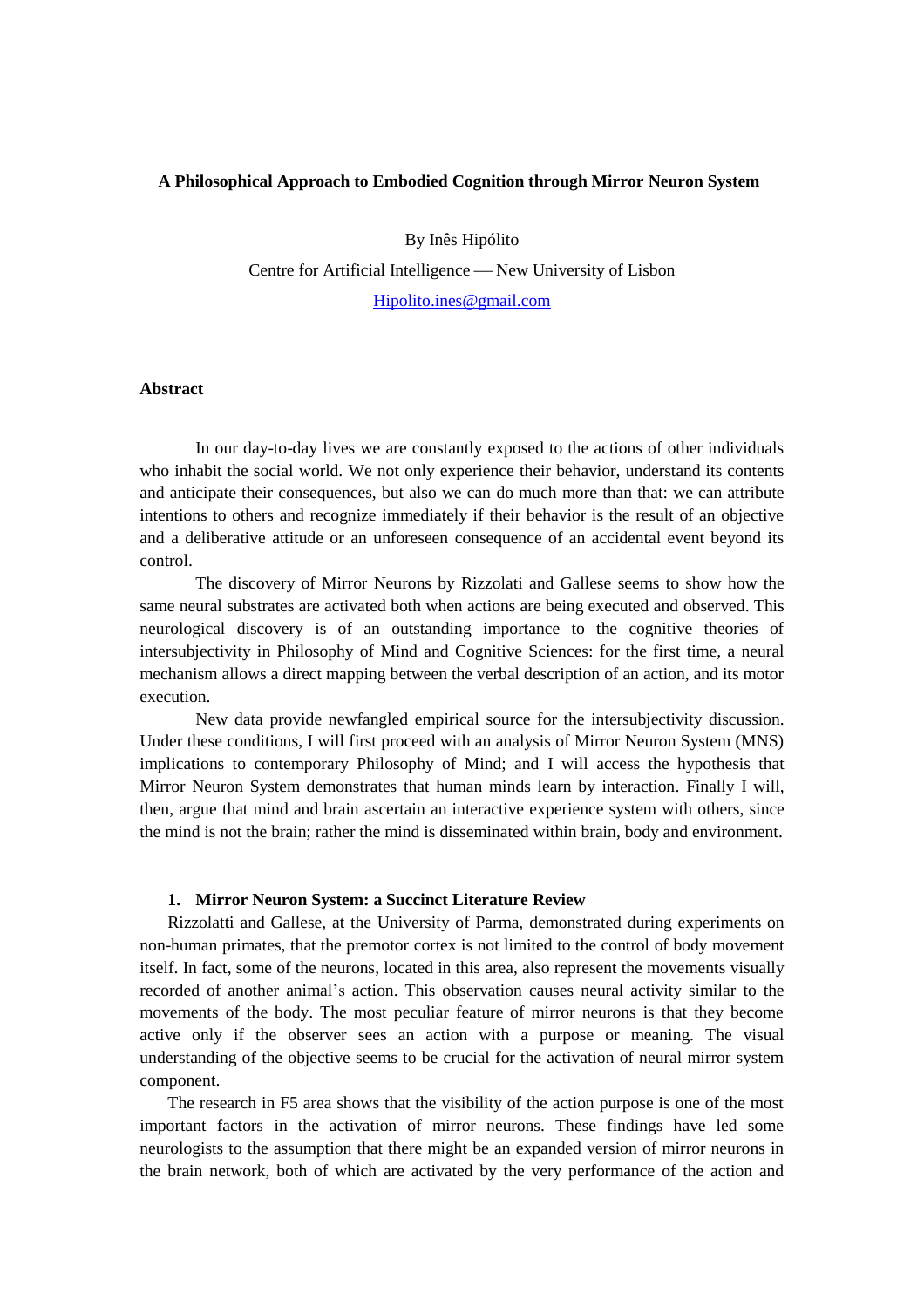action observation made by others. The phenomenological question that needs to be adressed is how do other people and their experiences appear in my conscience and my experiences?

The discovery of mirror neuron and other mechanisms in the brain, show how the same neural substrates are activated in first person when expressive acts are performed by a third person. A common functional mechanism mediates our ability to share the meaning of the actions, intentions, feelings and emotions with others, allowing self-identification and connection with others. Social identification, empathy, and we-ness, seems to be the foundation of our development and self.

The novelty of these findings is the fact that, for the first time, a neural mechanism allows a direct mapping between the verbal description of a document and its motor execution. This mapping system provides a parsimonious solution to the problem of translating the results of a visual analysis of an observed movement — in principle meaningless to the observer — into something that the observer is able to understand.

Thus, the mirror system reflects an internal motor description of the meaning of a perceived action, which goes beyond a mere visual description of characteristics. In their first study, Umitta et al. [1] found a mirror subsystem that is also activated during the observation of partially hidden actions, i.e., when visual information is incomplete. This means that the mirror neurons respond to observed acts with non exclusive basis on their unique visual description, but as well based on the anticipation of a state of targets, i.e. simulated thought.

This information does not, obviously, preclude the co-existence of a system that visually analyses and describes other's actions. However, such visual analysis *per se* is probably not sufficient to provide an understanding of the observed action. With no reference to the internal "motor knowledge", this description is devoid of factual meaning for the individual who observes it [2].

A second study [3], showed that mirror neurons (F5 audio-visual neurons) also decode the meaning of actions based on their related sound, responding not only when it observes a particular action but also when someone hears the sound typically produced by the same action. These neurons respond to the sound of actions and discriminate between sounds of different actions.

Mirror neurons' activity of reveals the mechanism through which we perceive events, representations of goals / intentions of motor action. It has been proposed that mirror neurons, by the mapping they allow, involve 1) actions with objectives / intentions on the substrate of neural engine and 2) similar activities in the observer system which allows a comprehension directly through the action of a mechanism activities body simulation (embodied simulation) [4,5,6].

How can these findings be phenomenologically neurological translated into our own sensory experiences, emotions and desires? How is it possible to have access to the sensations, emotions, thoughts and desires of others?

## **2. The "I", "you" and "s/he" Perspective**

In Philosophy of Mind there is a duality between the first and third person perspective, but this seems insufficient since there is a gap between a person's mental states and another's perception of that person's body which is the only experienced from within and the other observable from without. To overcome the antagonism of first and third person perspective, it has recently been proposed to introduce the notion of the second person perspective ( [7]; [8]; [9], [10]).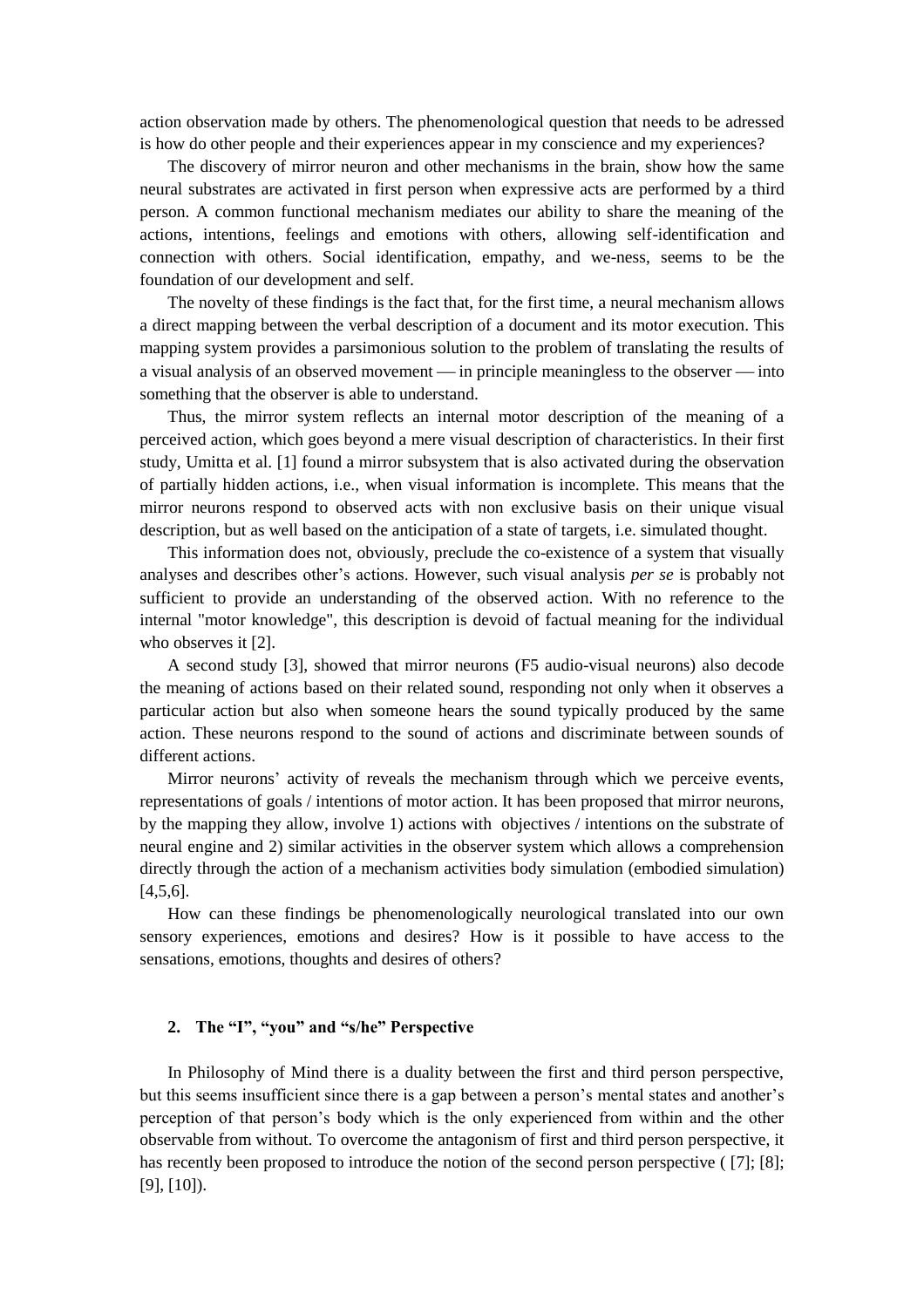In spite of the remarkable progress made in the burgeoning field of neuroscience, the neural mechanisms that underlie social encounters are only beginning to be studied and could — paradoxically — be seen as "dark matter" [11]. The field of Neuroscience has begun to illuminate the complex biological bases of human social cognitive (SoCog) abilities ([12]; [13]). Two new neuroatomically distinct large-scale networks have gained center stage as the neural substrates of social cognition (SoCog): the mirror system (MNS) and the *mentalizing network* (MENT). The formed is believed to give us a "first-person grasp" of the motor goals and intentions of other individuals [14]. The later has been seen as providing evidence for a "Theory-Theory" account of SoCog. This is believed to give us an inferential, reflective and what might be called a *third-person* grasp of the others' mental states ( [15], [12]). However it is remained unclear whether, and how, activity in the large-scale neural networks described above is modulated by the degree to which a person does or does not feel actively involved in an ongoing interaction.

The experiential perspective of a subject and the observational perspective (i.e. neuroscientist) cannot be brought to a final congruence because even the sum of any possible knowledge about objective process occurring in the subject's brain, body and surrounding world would not include what it is like for the subject to have the experience in question [17].

It has recently been proposed to introduce the notion of the second person or intersubjective perspective (2PP) in order to overcome the antagonism of first and third person or subjective and objective perspective ([7]; [8]; [9]; [16]). From this context results a triad of perspectives that has gained importance in contemporary Philosophy of Mind and SoCog. Each theory defining the access we use in understanding other persons:

- 1. Theory of Mind or Theory-Theory, claims traditionally, that other minds are known by reference to the best suitable hypotesis on the resins and motives for their behavior, this is, on the basis of observation, which means from a *third-person perspective.* This means that interacting with others does not add anything to this access in principle.
- 2. According to Simulation Theory, other minds are known by reference to a first person perspective. This means that understanding others requires to run an inner simulation of their behavior, thus creating an "as-if" mental state which then has to be somehow projected onto the other [18].
- 3. The Interaction Theory is the most recent approach to Philosophy of Mind and SoCog and it claims that it is though immediate perception of, and embodied interaction with others that we gain our primary experience of their feelings and intentions, without recourse to inner theories or simulations. This approach focuses on the expressive bodily behavior, interbodily resonance, intentions as visible in action and the shared situational context in order to explain social understanding ([19]; [20]).

The second-person approach has already begun to be productive within SoCog, pointing out the importance of experiencing and interacting with others as our primarily ways of knowing them. Preliminary evidence from neuroimaging demonstrates profound differences in neural processing related to the reciprocity of social interaction [11], and that the second-person perspective can make an important contribution to the neuroscientific study of social encounters and could, in fact, lead to the development of second person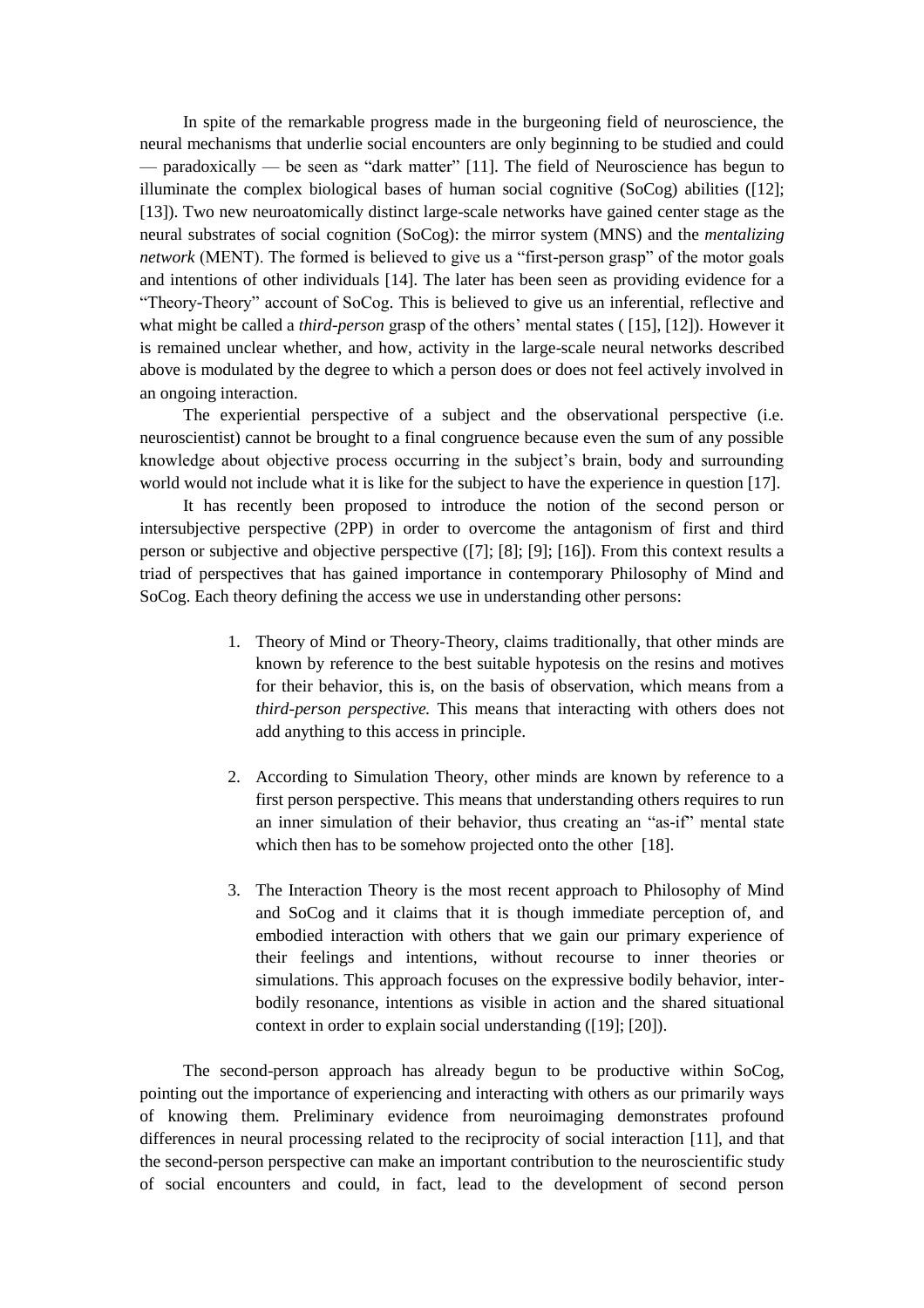neuroscience. The role of social interaction for cognitive and social development has begun to gain center in several scientific discourses: the role of interaction as a vehicle for the acquisition of knowledge has, for instance, been demonstrated in language development. In contrast with the Chomskian idea of a "language acquisition device" [21], the perception of structure in social engagement has been shown to guide vocal development and language learning ([22]; [23]), both in terms of speech perception or turn taking.

In other areas of research interaction has been investigated by focusing on processes such as involuntary mimicry ([24]; [26]), which leads to enhanced rapport and linking, but is also influenced by differences in affiliate motives and independent self-construal [27]. Social interaction, however, involves more complex forms of coordination present from early on life [28]. In this respect, Knoblish & Sebanz [29] distinguish between "action simulation" [14], "joint attention" and "shared intentionality" [30]. The development of a shared perceptual and attentional space within early mutual attentional engagements is curtail, because it paves the way for triade interactions in which we share our mental states about a third object or person with others.

#### **3. Implications of Mirror Neuron System to Social Cognition**

Mirror neurons appear to support a direct form of action understanding. However, human social cognition is rather sophisticated. Not only we understand what others are doing, but also why, in fact, we can attribute intentions to others.

The dominant theories concerning intentionality and action, advocate roughly, that humans (understanding others) do it from an observation of an opaque intentionality that has to be interpreted and explained in mental terms — in a process called "Mind Reading". The attribution of internal mental states to others constitutes a mapping from the observer's mind , of internal representations in the propositional format of third person. These representations supposedly, play a causative role in determining the understanding of the observed behavior.

Gallese challenges the notion "Mind Reading", proposing that the basis of our ability to understand the intentional behavior of others — both from a phylogenetic and ontogenetic point of view — is a more basic functional mechanism that exploits the intrinsic functional organization of the parieto-premotor circuits, similar to the mirror neurons circuits. This proposal is inspired by emerging studies about the striking similarities between neural mechanisms.

Findings on the mirror neuron system (MNS) level, raises several questions for Philosophy of Mind and Cognitive Science. It suggests that activity in SNE is not related to the perspective that human adopts, but with a tracking observed behavior, regardless of whether it's "my" or "your" action.

This view seems consistent with the dominant interpretations of the MNS literature, which suggests that the MNS may have evolved to represent actions in the same way between subjects and that MNS explains the ability to understand the others' minds by allowing a perspective of "first person" with respect to the objectives and intentions of others [14]. This approach has been, however, criticized by the fact that over-emphasize similarities in the process self-other [31] and not answering the important question of "where" really, mirror neurons arise [32]. In this context, an important consideration has been that MNS play an important role in situations in which action and his context are highly familiar.

Data from Schilbach's studies [31] shows that brain regions that seem to correspond to MNS, respond more actively to arbitrary facial movements compared to those socially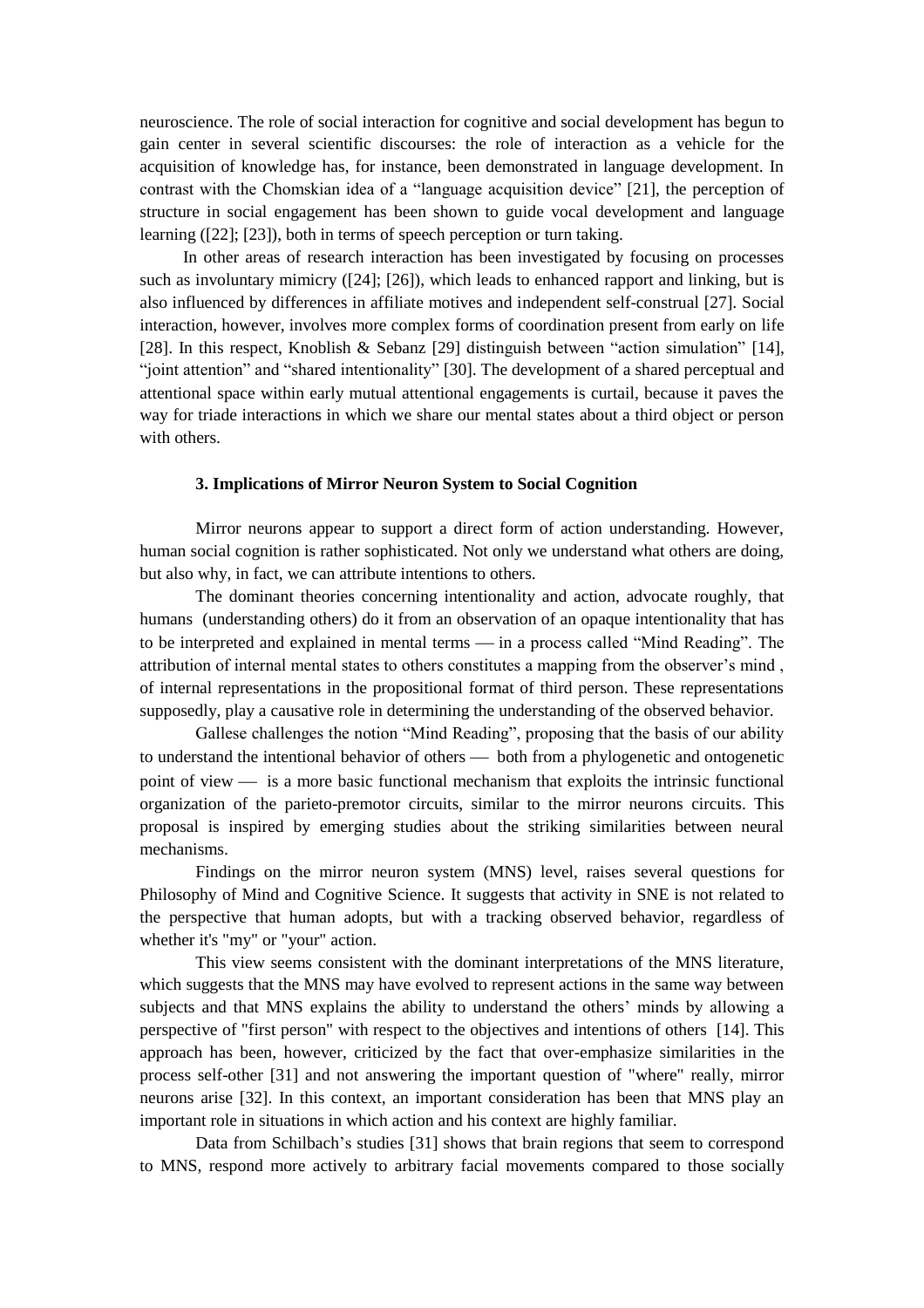relevant. This seems to contradict the idea that the MNS play a role in familiar situations. Indeed, arbitrary facial movements also cause the activation of MNS. This finding can be understood in terms of a prediction error signal [33] and may be relevant to the associative learning process recently discussed as an alternative to the development and MNS modulation [32]. Indeed, according to the "associative hypothesis", mirror neurons can be reconfigured into adulthood through sensorimotor learning. Recent data demonstrate that sensorimotor experience can enhance, abolish [34] or even reverse [35], the activation of the neuron. This medium seems consistent claim that sensorimotor experience may have an impact on MNS. According to Heyes [32], much of this experience is obtained through interaction with others.

These studies seem to confirm the hypothesis that learning enables the interaction, that is, from the perspective of the second person. In this context, there seems to be a role for MNS beyond resonance: the simulation of a routine that allows the other to gain a "first person" perspective. Such affordances may, thus, be understood as opportunities for interaction (provided by the other) in terms of an activation of programmed engines that allow an interpersonal coordination of behavior. Under these conditions, social interactions have a profound impact on the activity of MNS and it can be understood that the actions performed jointly between subjects involve complement actions and not imitations ([21]; [37]). Studies conducted by Newman-Norlund et al. [38] demonstrated that MNS is more active when preparing complementary actions, while other studies [39]; [40]) show that activity in human MNS can be modulated by social interaction.

I wrote somewhere [41], that the ability to "read" others is primarily a form of body reading rather than mind reading, and that the basic bodily capacities that make humans naturally attuned to the expressions of others are largely pre-reflective, emotional, sensorymotor, perceptual and not intellectual governed. All face-to-face interactions are based in embodied intersubjectivity. Social understanding should be, thus, understood as a product of the embodied social interactions of primary intersubjectivity, which are both enactive and essentially emotive.

There are good reasons to believe that our appreciation of others as a person involves a disposition to affect them, and to be affected by them. It is during this process of mutual affection that joint meanings are generated and individuals' distinct perspectives are intersubjectively merged and modified. Interpersonal engagement is enactive in the sense that individuals do not passively receive information from their environments, which they are translate into internal representations whose significant value is to be added later, but instead actively participate in the generation of meaning.

There are, however, some sceptical perspectives on Mirror Neurons on recent literature. Hickok [44], is not convinced of Mirror Neurons evidence. His research seems to suggest that mirror neurons have a vital role to play within a broader class of sensorimotor cells, which may lead to a new understanding of the brain within a computational theory of the mind. As a matter of fact, Hickok proposes that the initial theory of mirror neurons may have had a false start, but it inspired an even more complex and interesting story that is just beginning to unfold. He is equally confident that mirror neurons have not provided clues to the evolution of language, empathy, or theory of mind.

According with Kilner and Lemon [45], The functional role(s) of mirror neurons and whether mirror neurons arise as a result of a functional adaptation and/or of associative learning during development are important questions that still remain to be solved. In answering these questions we will need to know more about the connectivity of mirror neurons and their comparative biology across different species.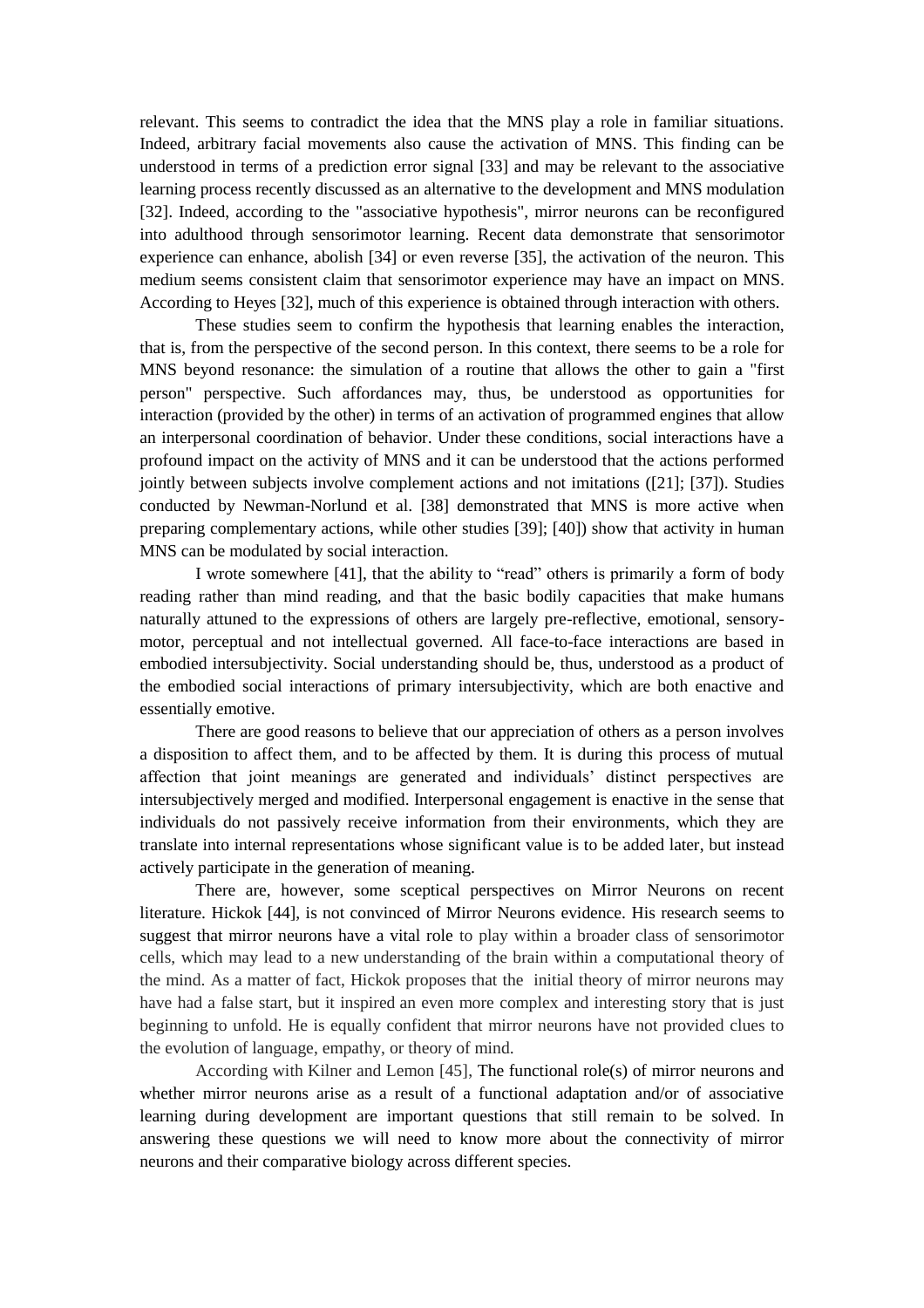### **Conclusions**

Cognition is not something that occurs "inside" of an agent, but is a product of that interaction, much like a handshake is the product of an interaction. There are five key "pillars" to the enactive approach: a dynamical systems perspective and emergence, embodiment, biological autonomy, "sense-making" (the creation of meaning), and experience. Some key implications result from these principles for how we think about and how we investigate cognition.

In the domain of artificial cognitive systems, it means taking the autonomy of the system seriously, and trying our best to develop a science with such autonomy at its center. Brooks behavior-based robotics [42] make the task to be performed fundamental to the operation of the agent themselves, and as such share some common ground with the enactive way of thinking. Evolutionary robotics approaches (see Harvey, Di Paolo, Wood, Quinn, & Tuci, 2005), particularly those that emphasize the evolution of the agent's own value system will allow us to examine cognition as emerging in a dynamic and skillful interaction between the agent and the world, rather than something which must be pre-built into the agent in some way. It is the existence of some kind of value that "belongs" in some sense to the agent, instead of our values as researchers trying to understand cognition that means we are studying enaction rather than computation.

The findings on the MNS level, raises several questions for Philosophy of Mind and Cognitive Science. It suggests that activity in MNS is not related to the perspective that a human adopts, but with a monitoring of one's own behavior observed, regardless of whether it's "my" or "your" action.

According with recent data on MNS stated on this article, contemporary Philosophy of Mind, Social Cognition and Neuroscience need to address mind and brain as a system of experience and interaction with others. The brain is an organ of modulation and transformation that mediates the cycles of interaction between organism and environment. The mind is not the brain [43], but rather is distributed throughout the brain, body and environment, i.e., the brain is an organ of the mind, taking into account that is linked to a human head and a body not only and this body connected to their environment and to other human beings.

Traditional cognitive science considers the mind as being somehow located in or caused by the brain, not accessing the relational feature of bodily, relational and biographical dimension of the human mind, this is, the living body and the world in which mind and brain are inserted, taking into account that it still relies on the Cartesian split between "mental" and "physical" or between subjective mind and objective body.

Moreover, traditional Philosophy of Mind argues, in general, the profound difference between conscious and biological life, in other words, internal and external and purely mental and functional characteristic of physical systems. The so-called problem of consciousness cannot be precisely resolved while mind and life are considered two exclusive concepts. Humans should not be thought of as purely subjective experience from within or as a complex physiological system observed from outside, but as living beings who interact with others from the second-person perspective, viz. the "you" perspective.

One possible way to overcome the problem of self-other awareness is the notion of "embodiment" as a process of insertion of the mental in the living organism and therefore, puts it in a dynamic relationship with the environment through which the sensorimotor experience occurs. To this extent, the brain must be considered primarily as an organ of a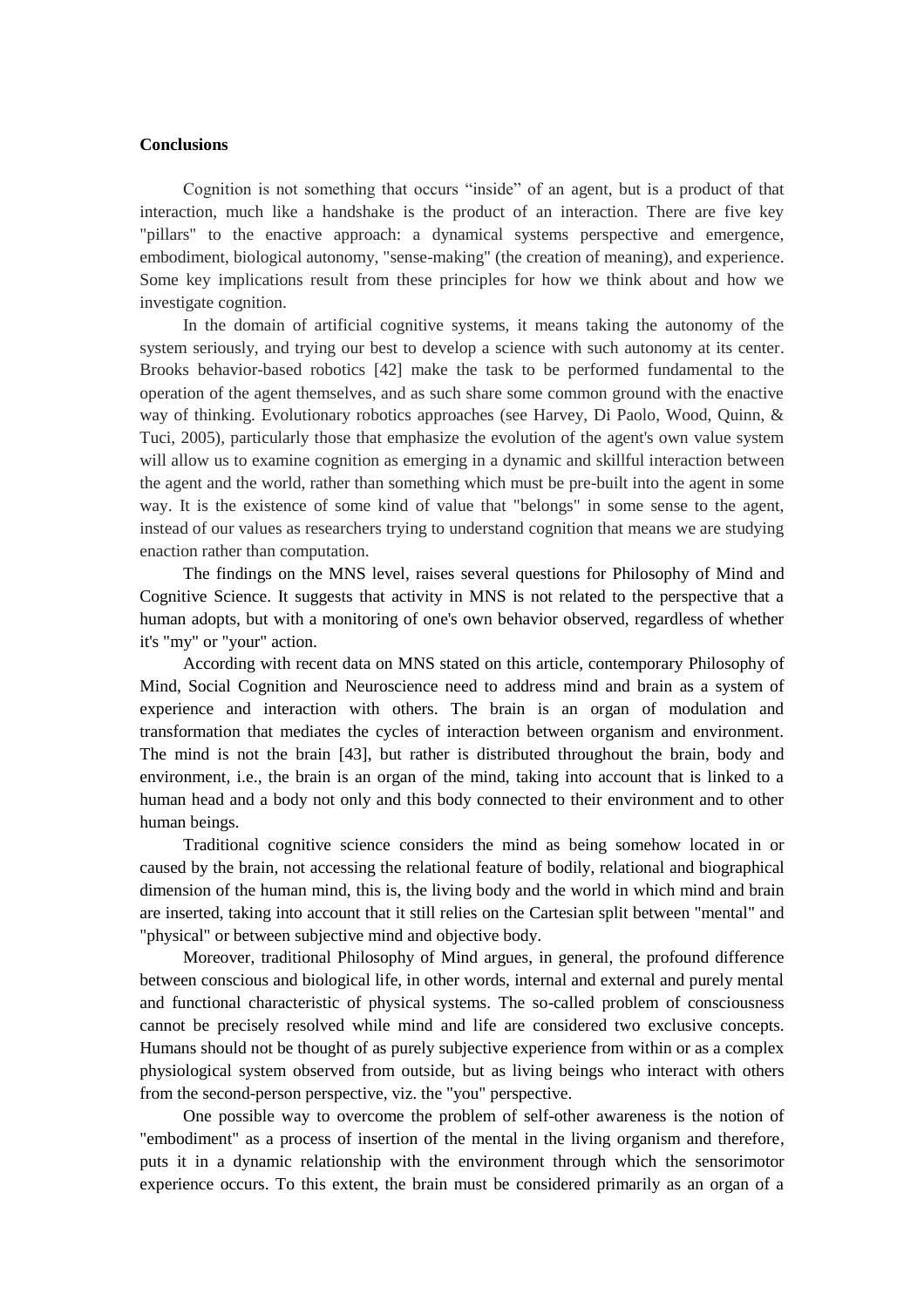living being, and only for this reason, becomes an organ of mind. In such conditions, consciousness is not an object or condition which might be situated, but rather a relational process with something [43]. It is possible to overcome the problem of consciousness if mind, consciousness and life relate in coexistence from the second person perspective.

The "lived body" on the one hand and the physical body (which includes the brain) on the other, are two dimensions of a living organism in relation to others — the first of which corresponding to the first and second perspective and the latter to the third.

## **References**

- **1.** Umilta, M.A., Kohler, E., Gallese V., Fogassi L., Fadiga, L. Keysers C. and Rizzolatti G. (2009). I Know What You Are Doing: A Neurophysiological Study. *Neuron*, Vol. 31, 155–165.
- **2.** Gallese, V., Rochat, M., Cossu, G., & Sinigaglia, C. (2009). Motor cognition and its role in the phylogeny and ontogeny of intentional understanding. *Developmental Psychology*, 45, 103–113.
- **3.** Kohler. (2002). Hearing Sounds, Understanding Actions: Action Representation in Mirror Neurons. *Science 2*, 846-848.
- **4.** Gallese, V. L. (2005). The Brain's Concepts: The role of the Sensory-motor system, *Cognitive Neuropsychology*.
- **5.** Gallese V., Umiltà M.A. (2006). [Cognitive continuity in primate social cognition.](http://www.unipr.it/arpa/mirror/pubs/pdffiles/Gallese/Gallese-Umilta%202006.pdf) *Biological Theory, 1: 25-30.*
- **6.** Gallese, V. S. (2009). The Bodily Self as a power for action. *Neuropsychologia*.
- **7.** Gallagher, S. (2001). The practice of mind: Theory, simulation, or interaction? *Journal of Consciousness Studies,* 8 (5-7): 83-107.
- **8.** Zahavi, D. (2005). *Subjectivity and Selfhood: Investigating the First-Person Perspective*. MIT Press, Cambrige, MA.
- **9.** Reddy, V. (2003). On being the object of attention: implications for self**–**other consciousness. *Trends in Cognitive Science*, 7, 397**–**402.
- **10.** Fuchs, T., 2005: Overcoming dualism. *Philosophy, Psychiatry & Psychology* 12: 115-117.
- **11.** Schilbach, L. (2013). Toward a second-person neuroscience. *Behavioral and Brain Sciences* 36, 393–462, doi:10.1017/S0140525X12000660
- **12.** Frith, C. D. & Frith, U. (2008). Implicit and explicit processes in social cognition. *Neuron* 60(3):503–10. Available at: http://dx.doi.org/10.1016/j.neuron. 2008.10.032.
- **13.** Ochsner, K., Lieberman, M. (2001). The Emergence of Social Cognitive Neuroscience. *American Psychologist*
- **14.** Rizzolatti, G., and Sinigaglia, C. (2010). The functional role of the parieto-frontal mirror circuit: interpretations and misinterpretations. *Nat. Rev. Neurosci.* 11, 264– 274. doi:10.1038/nrn2805
- **15.** Frith, C. D. & Frith, U. (2008). Implicit and explicit processes in social cognition. *Neuron* 60(3):503–10. Available at:<http://dx.doi.org/10.10> /j.neuron. 2008.10.032.
- **16.** Fuchs, T. (2012). The phenomenology and development of social perspectives. *Phenom Cogn Sci*
- **17.** Nagel, T. (1974). "What Is it Like to Be a Bat?", *Philosophical Review*, pp. 435–50.
- **18.** Gallese, V. & Goldman, A. (1998) Mirror neurons and the simulation theory of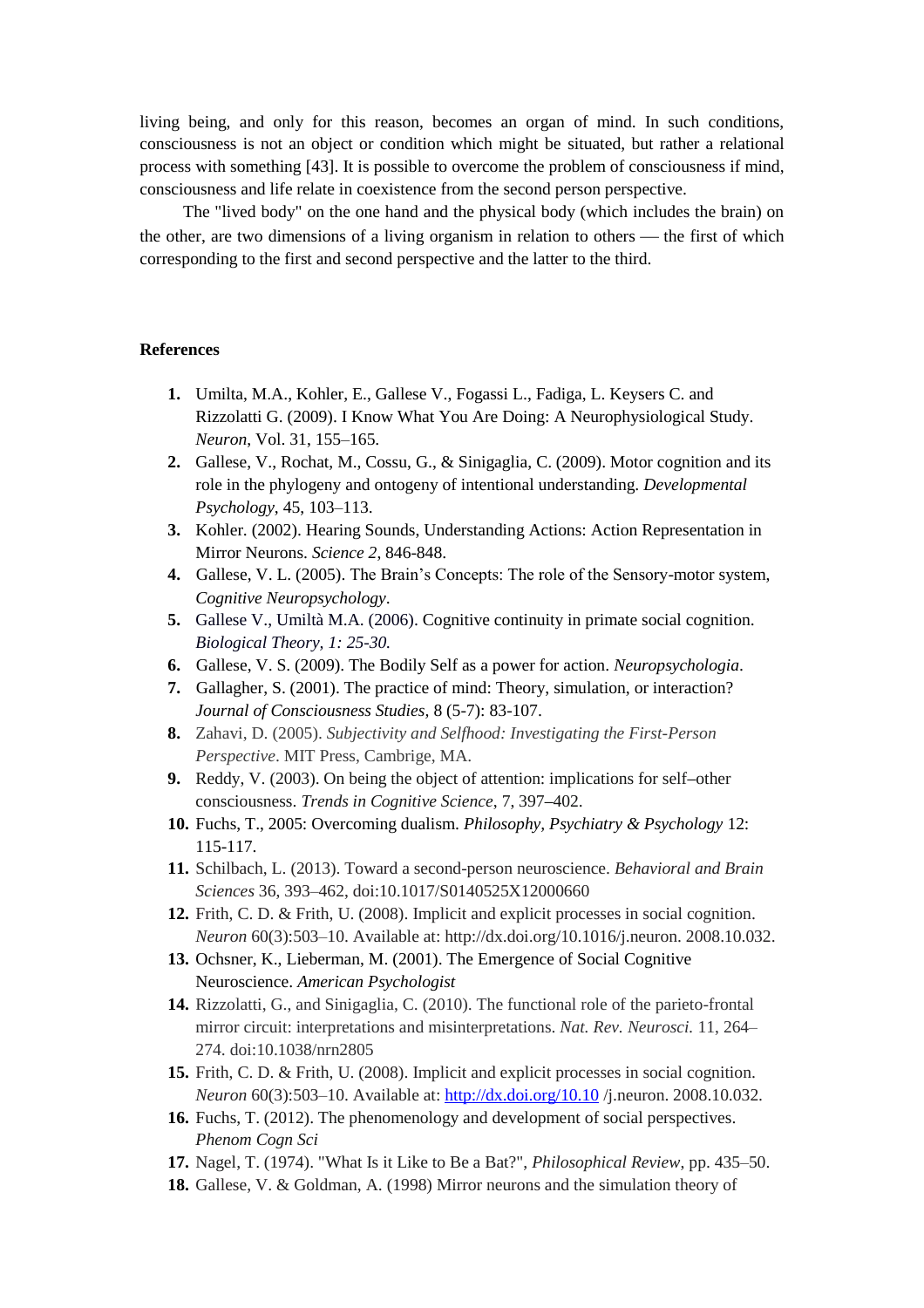mindreading. *Trends in Cognitive Sciences* 2:493–501.

- **19.** Zahavi, D. (2007), 'Subjectivity and the first-person perspective' *Southern Journal of Philosophy*, vol 45, pp. 66-84.
- **20.** De Jaegher, H. & Di Paolo, E. (2007). Participatory sensemaking. An enactive approach to social cognition. *Phenomenology and the Cognitive Sciences* 6(4):485– 507. Available at: [http://www.dx.doi/10.1007/s11097-007-9076-9.](http://www.dx.doi/10.1007/s11097-007-9076-9)
- **21.** Fuchs, T. & De Jaegher, H. (2009). Enactive intersubjectivity: Participatory sensemaking and mutual incorporation. *Phenomenology and the Cognitive Sciences* 8(4):465–86. Available at: [http://dx.doi.org/10.1007/s11097-009-9136-4.](http://dx.doi.org/10.1007/s11097-009-9136-4)
- **22.** Chomsky, N. (1979) *Language and responsibility*. Harvester Press.
- **23.** Bruner, J. (1983). Child's talk. Norton
- **24.** Goldstein, M. H., Schwade, J., Briesch, J. & Syal, S. (2010a) Learning while babbling: Prelinguistic object-directed vocalizations indicate a readiness to learn. *Infancy* 15(4):362–91. Available at:<http://dx.doi.org/10.1111/j.1532->
- **25.** Chartrand, T. L. & Bargh, J. A. (1999). The chameleon effect: The perception– behavior link and social interaction. *Journal of Personality and Social Psychology* 76(6):893–910. Available at:<http://dx.doi.org/10.1037/0022-> 3514.76.6.893.
- **26.** Niedenthal, P. M., Mermillod, M., Maringer, M. & Hess, U. (2010). The Simulation of Smiles (SIMS) model: Embodied simulation and the meaning of facial expression. *Behavioral and Brain Sciences* 33(6):417–33; discussion 433–80. Available at: [http://dx.doi.org/10.1017/S0140525X10000865.](http://dx.doi.org/10.1017/S0140525X10000865)
- **27.** Van Baaren, R. B., Holland, R. W., Kawakami, K. & van Knippenberg, A. (2004). Mimicry and pro-social behavior. *Psychological Science* 15(1):71–77. Available at: [http://dx.doi.org/10.1111/j.0963-7214.2004.01501012.x.](http://dx.doi.org/10.1111/j.0963-7214.2004.01501012.x)
- **28.** Harrist, A. W. & Waugh, R. M. (2002). Dyadic synchrony: Its structure and function in children's development. *Developmental Review* 22(4):555–92. Available at: [http://dx.doi.org/10.1016/S0273-2297\(02\)00500-2.](http://dx.doi.org/10.1016/S0273-2297(02)00500-2)
- **29.** Knoblich, G. & Sebanz, N. (2008). Evolving intentions for social interaction: From entrainment to joint action. P*hilosophical Transactions of the Royal Society London B: Biological Sciences* 363(1499):2021–31. Available at: [http://dx.doi.](http://dx.doi/) org/10.1098/rstb.2008.0006.
- **30.** Tomasello,M. & Carpenter,M. (2007). Shared intentionality. *Developmental Science* 10 (1):121–25. Available at: [http://dx.doi.org/10.1111/j.1467-7687.2007.00573.x.](http://dx.doi.org/10.1111/j.1467-7687.2007.00573.x)
- **31.** Schilbach, L. (2010). A second-person approach to other minds. *Nature Reviews Neuroscience* 11(6):449.
- **32.** Heyes, C. (2010). Where do mirror neurons come from? *Neuroscience and Biobehavioral Reviews* 34(4):575–83. Available at: [http://dx.doi.org/10.1016/j.neubiorev.](http://dx.doi.org/10.1016/j.neubiorev) 2009.11.007.
- **33.** Pelphrey, K. A., Singerman, J. D., Allison, T. & McCarthy, G. (2003). Brain activation evoked by perception of gaze shifts: The influence of context. *Neuropsychologia* 41(2):156–70. Available at: [http://dx.doi.org/10.1016/S0028-](http://dx.doi.org/10.1016/S0028-3932(02) [3932\(02\)](http://dx.doi.org/10.1016/S0028-3932(02) 00146-X.
- **34.** Heyes, C., Bird, G., Johnson, H. & Haggard, P. (2005). Experience modulates automatic imitation. *Cognitive Brain Research* 22(2):233–40. Available at: [http://dx.doi.org/10.1016/j.cogbrainres.2004.09.009.](http://dx.doi.org/10.1016/j.cogbrainres.2004.09.009)
- **35.** Catmur, C., Gillmeister, H., Bird, G., Liepelt, R., Brass, M. & Heyes, C. (2008). Through the looking glass: Counter-mirror activation following incompatible sensorimotor learning. *European Journal of Neuroscience* 28(6):1208–15. Available